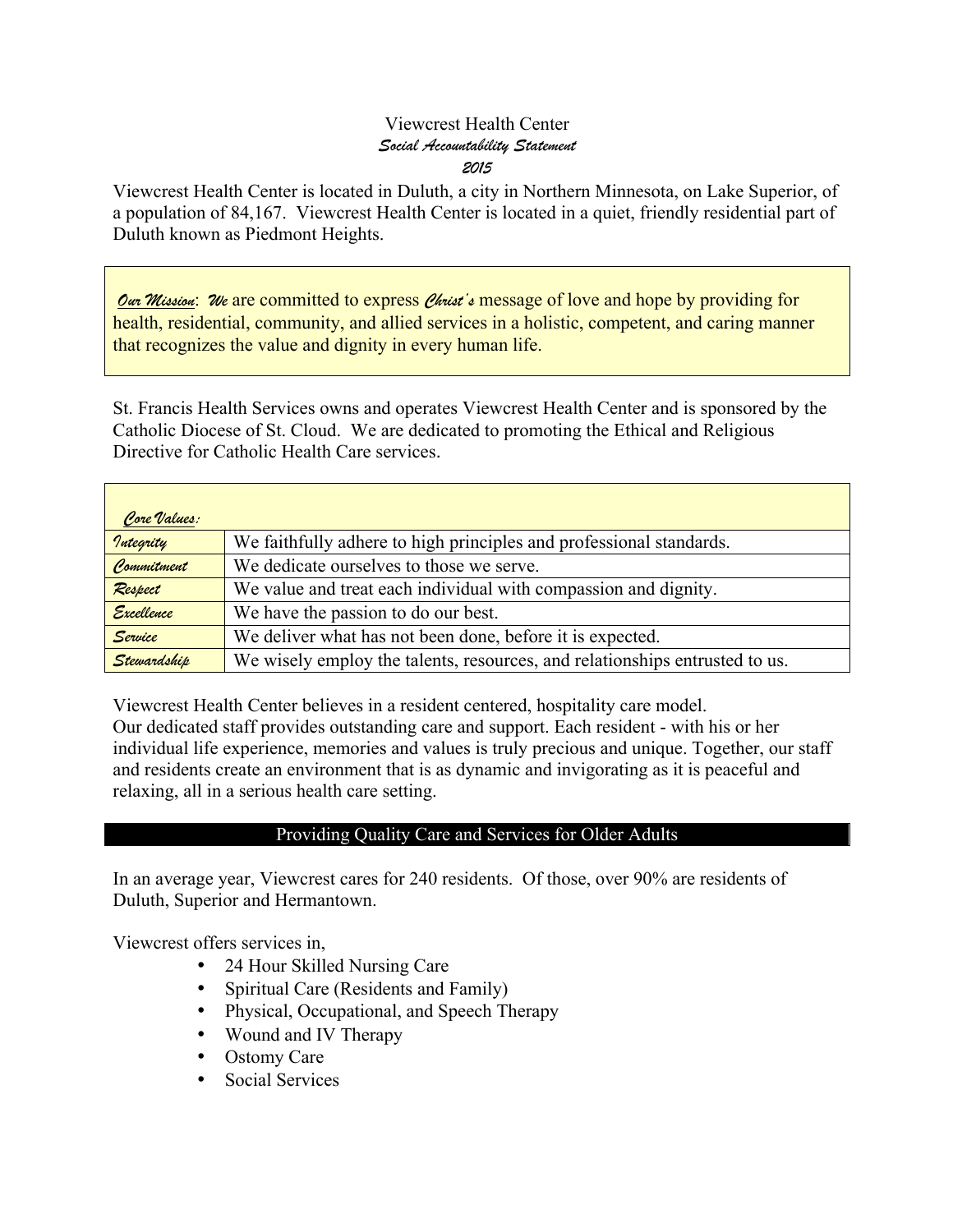- Innovative Indoor "Central Park" Atrium: With walking path, train depot cafe, stunning foliage, waterfall and fish pond.
- New Innovative Indoor "Mesa Park" Atrium: With walking path, mini golf course, stunning foliage, stream, waterfall and fish pond.
- Strong Volunteer Services
- Creative Activities. 7 days a week including all evenenings
- Beauty and Barber Services
- Cable TV Private Phones Available
- All Private and Single Resident rooms
- Resident Choice Meal Plan

Viewcrest offers many social opportunities. Activities include:

- Cooking Group
- Voting
- Fishing outings
- One To One Visits
- Men's Group
- Summer Carnival
- Spring Fling
- Mother's Day Tea
- Tea Party
- Nail Care
- Politician Visits
- Picnics
- Bingo
- Music activities
- Ice cream Socials
- Exercise Groups
- Birthday Parties
- Craft Groups
- Lunch, shopping, casino and other outings
- Library Services
- Card Club
- Bowling
- Scrapbooking
- Gardening
- Baseball games
- Resident Activity Healthy Brain Trivia Games

Viewcrest offers services and programs to assist older adults and family members within the community by providing:

- Outpatient Therapy Services
- Volunteer opportunities
- Training at local schools and universities
- Community Group meeting Room

# Recognizing Spiritual Needs and Individuality

Viewcrest is a spiritual care community, which includes members of the staff and community clergy. Spiritual care is an integral part of holistic resident care. Viewcrest has participation from the following local churches:

- St Lawrence Catholic Church
- Holy Family Catholic Church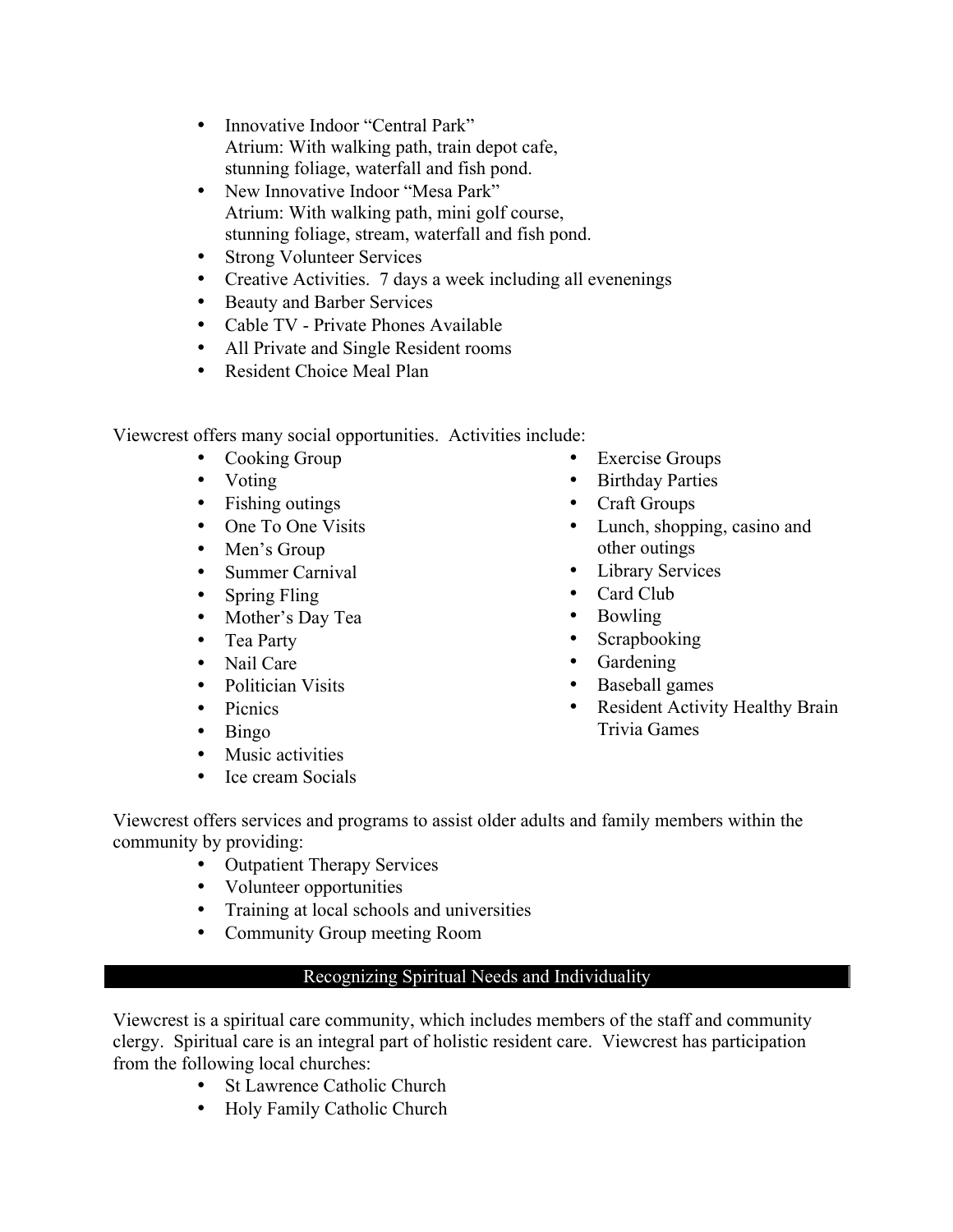- Christ Lutheran
- Salem Lutheran
- Hillside United Methodist
- Mt of Olives Baptist Church
- Apostolic Gospel Church
- First Covenant Church
- Precious Lord Ministry
- Bethany Lutheran
- Holy Family Lutheran
- Vineyard Church

Spiritual services offered to residents include:

- Bible study
- Grief support group and/or individual support
- One on One Support

#### Providing Access to Educational Opportunities

Education is a high priority in health care and for Viewcrest. Providing opportunities to further education and learn new information and skills is essential to providing quality, comprehensive, and holistic resident care.

Last year, Viewcrest granted \$ 1,000.00 in scholarships to employees.

Viewcrest provides on-site clinical training for Nurses and Nursing Assistant students as well as on-site experience in spiritual leadership and teaching Bible Study for Vineyard Leadership Institute students.

# Helping Community Members in Need

Viewcrest is involved in:

• *Viewcrest Health Center is participating in a SFHS program to improve our resident's quality of care and quality of life, by improving nursing staff recruitment and retention and reducing nursing staff turnover, called the Nurse "Staffing Improvement Turnover Reduction" (SIRT) Project.*

*The purpose of this project is to get our hands around the Nurse staffing concerns and Nursing and NAR turnover problem we have increasingly been experiencing in our nursing facilities. It will utilize the hiring process as one key solution to help minimize turnover that will include systems for recruitment, selection, and onboarding.*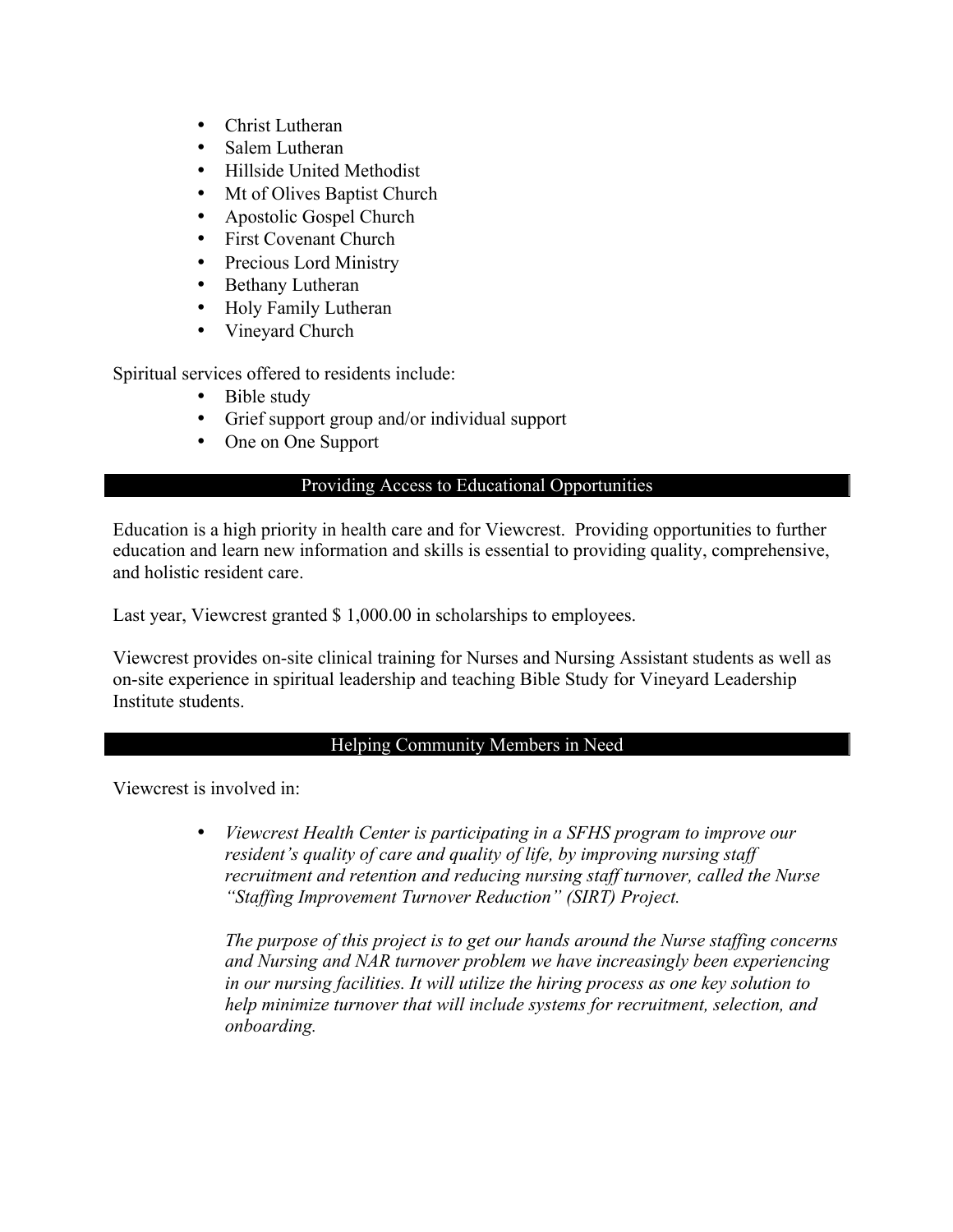*The objectives of the program will:*

- *1. Improve the quality of care and quality of life of nursing home residents in a measurable way - Quality of care depends largely on the performance of the care giving (nursing) personnel.*
- *2. Deliver good quality care more efficiently - Reducing turnover of nursing staff will present a significant cost savings that can be better utilized for improved care for our residents.*
- *3. Rebalance Long Term Care and make more efficient and effective use of resources – Nursing turnover increases the cost of providing services and reduces quality of care for our residents.*
- *4. Improve the recruitment and retention – Facilitate the description and communication of effective practices to improve the recruitment and retention of the nursing workforce in Long Term Care.*
- *Community Training*
	- 1. Training at the St Louis County. Social Services Convention
	- 2. Training at the Duluth Senior Expo

#### Serving as Active Community Members

Employees, board members and residents of Viewcrest are active in the community, participating in organizations such as:

- Lion's Club
- Chamber of Commerce
- St Louis County. Social Workers Association
- Northern Minnesota Parish Nurse Organization
- Second Harvest Food Drive and Compassion Medical Outreach for the Vineyard Church
- Head of Lake Activity Directors
- Aging Network Group

## Volunteerism

Many volunteers, including 225-250 volunteers from area churches (laity as well as pastors) donate their time to Viewcrest Health Center in various spiritual and social ways.

- Provide church services
- Pastoral care and grief support
- Sacraments
- Holy Day Support
- Prayer on One To One and in groups
- Assisting on Clinic Appointments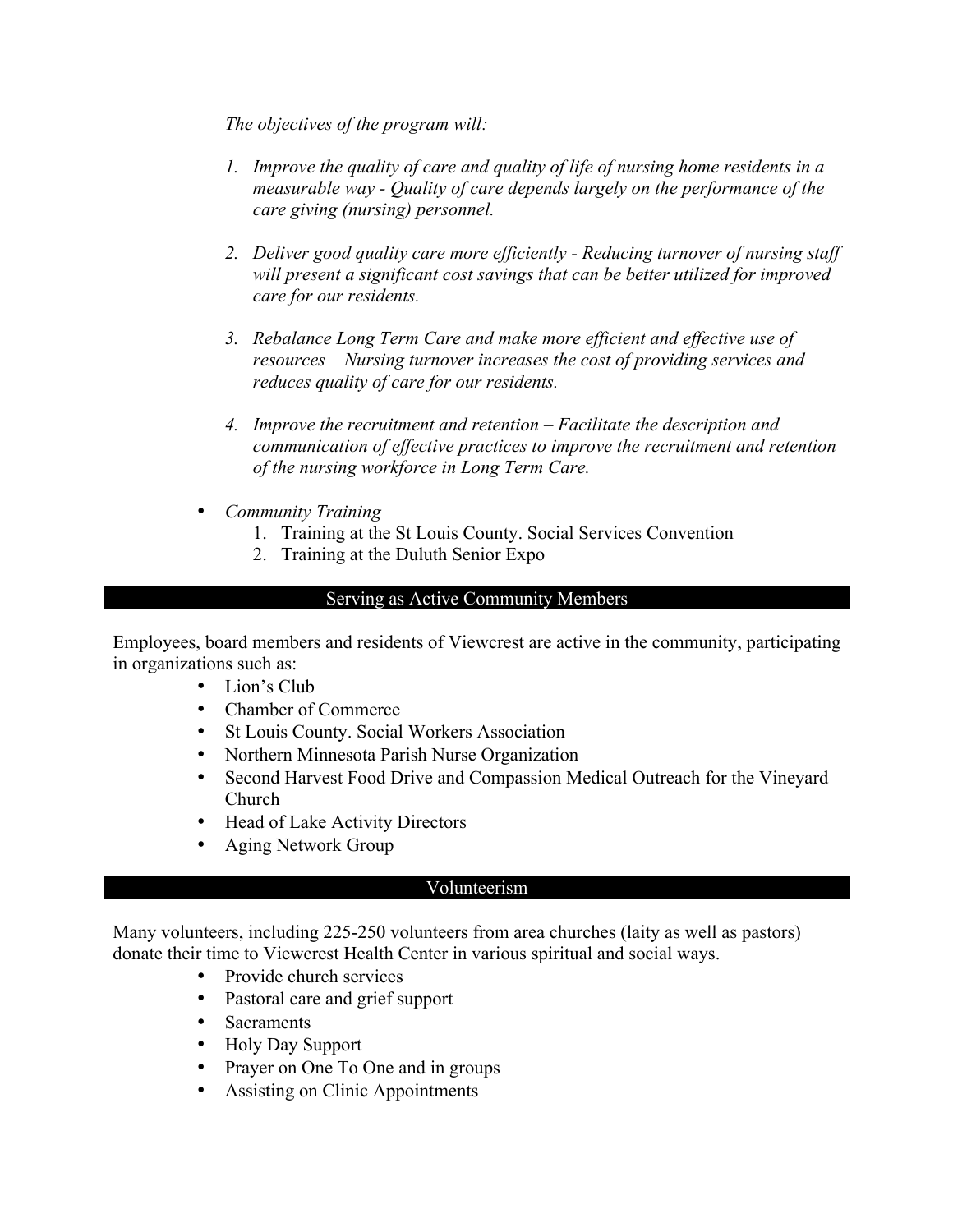- Bell Choir music
- Holiday Gifts by Salvation Army and Christ Lutheran
- Coffee and social activities provided weekly by church groups
- Play piano and assist with One to One twice weekly<br>• Pass out calendars
- Pass out calendars
- Host tea parties
- Piedmont k-grade
- Animal Allies
- **Auxiliary**

## Promoting Economic Development

Viewcrest Health Center purchases products from the local business spending \$1,1,079,795 last year. Local businesses Viewcrest purchased from last year include:

- Comfort Systems
- Contract Tile & Carpet
- Carlson Florist
- Duluth Area Chamber of Commerce
- Dey Dist. Inc.
- Daugherty Hardware
- DSC Communications Inc.
- Duluth Plumbing Supplies
- Duluth News Tribune
- Duluth Lions Club
- ESC Systems
- Engwall Florists
- E-Z Storage Co.
- Evergreen Lawn Service
- Falks Pharmacy
- U.S. Bank
- Fire Fighter's Mutual
- Fond Du Lac Tribal & Community College
- Grandma's
- Guardian Pest Control
- Great Lakes Alarm
- Gartner Refrigeration
- St Louis Co. Social **Services**
- Hobart Sales &
- Super One Foods
- Scalzo Architects Inc
- St Mary's Medical **Center**
- Twin Ports Paper & Supply
- Northland Fire & Safety
- Olive Garden
- Upper Lakes Foods Inc.
- United Way of Duluth
- UDAC
- World of Fish
- Karin Johnson Aquarium
- Willman Service Inc.
- Coopers Engraving Service
- Oman, Nord & Spott Law
- Kitchi Gami Club Superior
- Health Med Group
- Big Daddy's
- Sammy's
- St. Mary's Hospital
- Flament Hampshire Inc
- Highland Signs
- Green Mill
- Shopko
- Freedom **Transportation**
- Fitger's-on-the-Lake
- Arrowhead Springs Inc
- Duluth Sheet Metal
- World Market
- Andren's Inc
- Red Rock Radio Corporation
- Duluth Senior Expo
- B&B Associates
- Peterson Anderson Flowers
- Benha
- Downtown Computers
- Piedmont BP
- Tars & Stripes
- Great Harvest
- Caribou
- Comfort Inn West
- Northland Appliance Services
- Grizzly's Grill & Saloon
- Sara's Table, Chester Creek Café
- Famous Dave's
- Piedmont Heights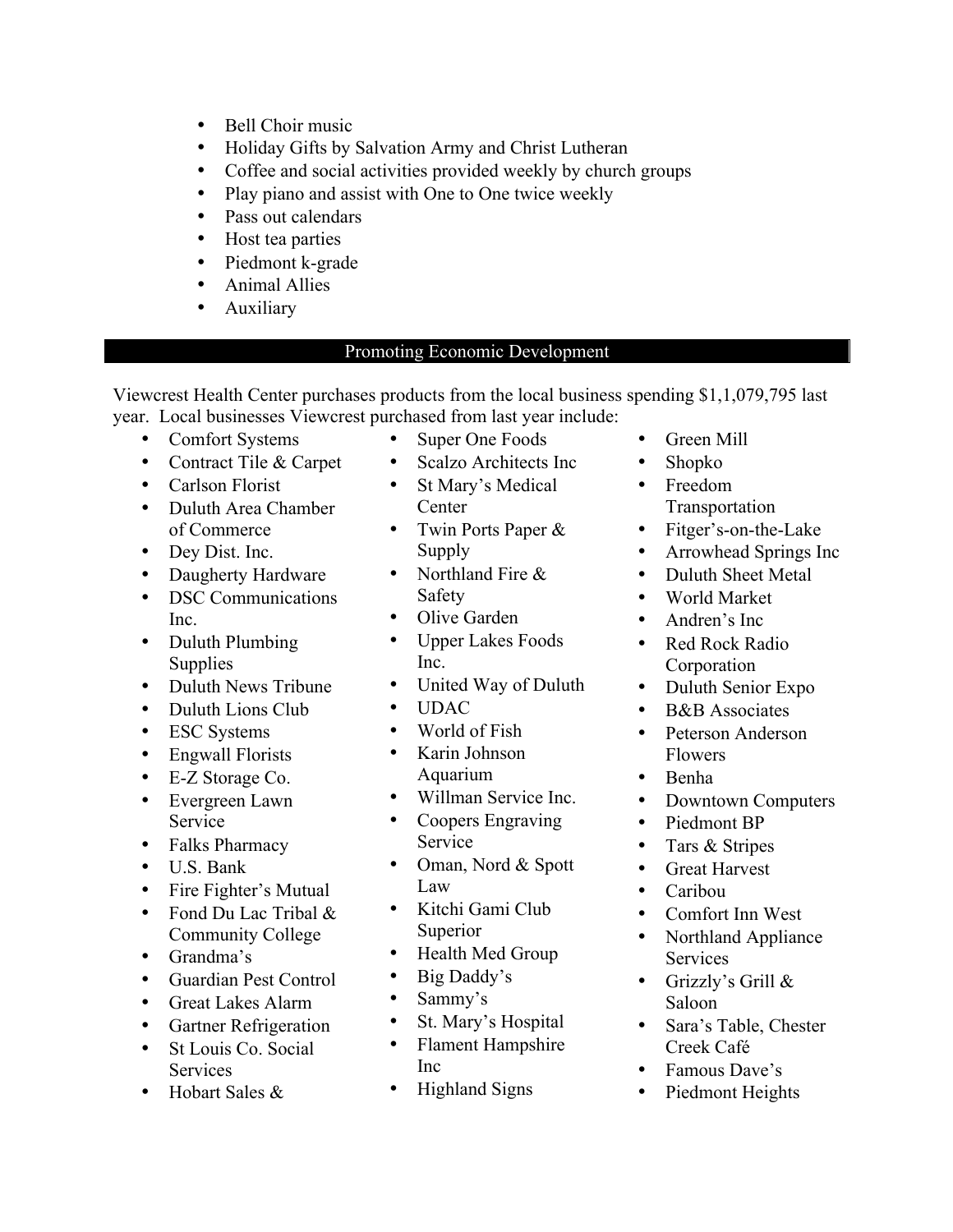**Services** 

- Norm Johnson Plumbing
- Jayen Communications Inc.
- Minnesota Power
- MN Child Support
- Michael's
- Midwest Medical Equipment
- Northern Lights Transportation
- Northern MN/WI area clerk of courts
- Northern Graphics
- Orthopedic Associates
- Perkins
- Pizza Hut
- Pickwick
- Roro Rooter Sewer **Services**
- Radisson Hotel
- Sam's Florist & Greenhouse
- Sell Hardware Inc
- Superior Print
- SMDC Clinical Labs
- Sherwin-Williams Co
- St Luke's Hospital
- Stout Mechanical Inc
- Shel/Don Reprod. Co
- U.F.C.W. Local
- Northern Business **Products**
- Electric Builders, Inc.
- Central Sales Warehouse
- Twin Ports Low Vision Specialist
- Blackwood's
- Smartsearch
- St. Louis County **Sheriff**
- MN Coaches & Voyageur Bus
- A-1 Disposal
- Holiday Inn
- **RCB Collections**
- SMDC Hospice St. Luke's Clinics
- M.C. Roofing
- Doucette's Party & Tent
- London Road Car Wash
- Yax Technologies Inc.
- SMDC Health System
- PVS News Clips
- Cartridge World
- Barnes and Noble
- Bellisio's Italian
- Restaurant
- East End Hardware

Dental

- Hearing Associates
- Thatcher Auto
- Underground Aquatics
- Ace Hardware
- Miller Car Wash
- Great Lakes Electrical
- Enger Park Golf Course
- Erbert's & Gerbert's
- Lifecycles
- Frontier Woodworks
- Northland Billing
- St Louis City Human
- St. Louis County Auditors
- Best Buy
- KFC
- Subway
- Cub Foods
- T-Bonz
- Johnson, Killen & Seiler
- Johnson's Bakery
- Sears
- Saigon Café
- Blue Heron

There are 142 employees working for Viewcrest. 120 of these employees are from the Duluth, Superior, Proctor and Hermantown areas.

Each year Viewcrest pays around \$ 3,950,000 in wages and benefits to staff members who work for our organization.